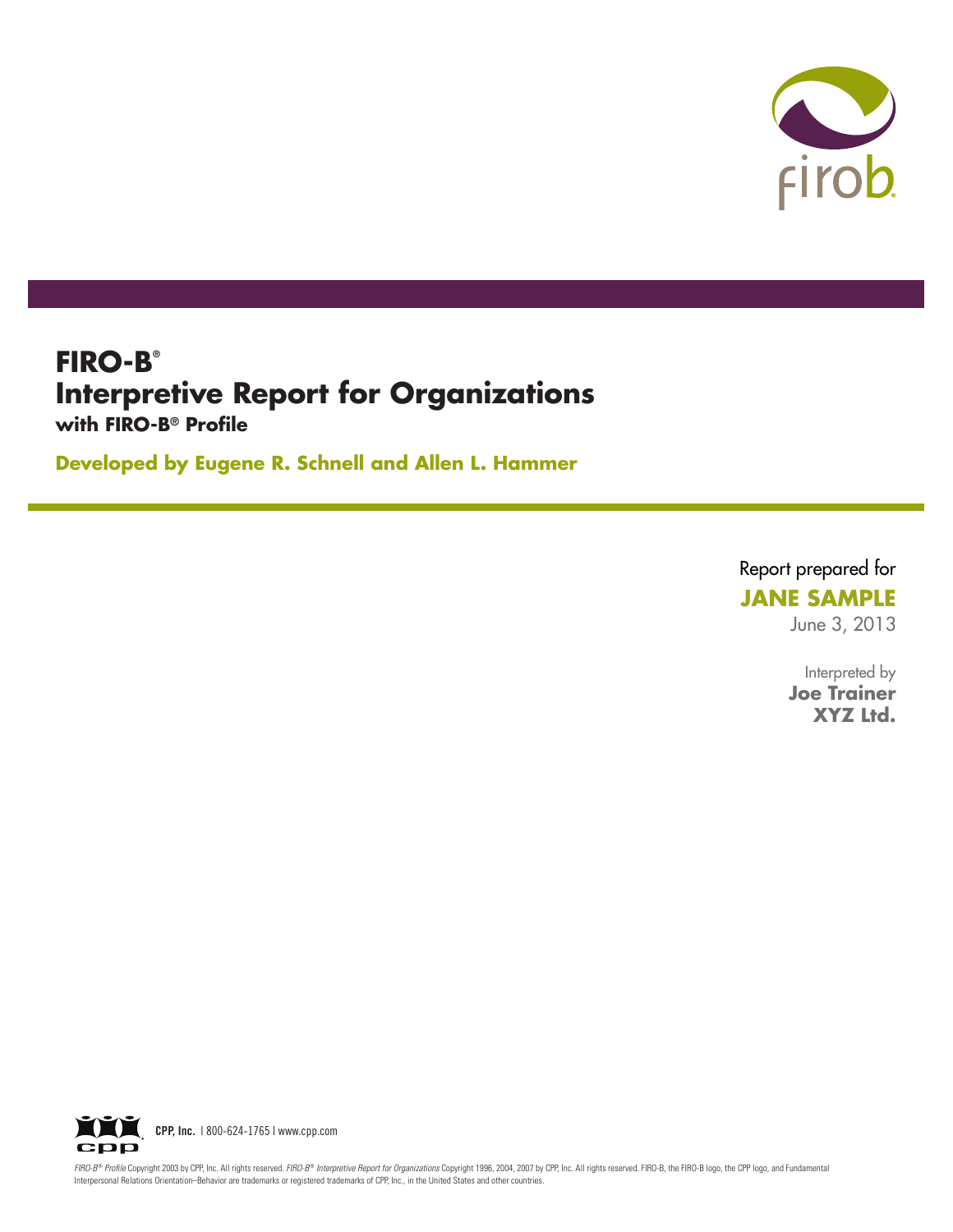

### **Prepared for JANE SAMPLE June 3, 2013**

The FIRO-B® instrument identifies how you tend to behave toward others and how you want them to behave toward you. Your FIRO-B results can help you increase your self-understanding in a number of important areas, including how you handle interpersonal relationships and your own social needs, how others perceive you, and how you see them.

#### **The FIRO-B tool provides information about three fundamental dimensions of interpersonal needs:**

#### **Inclusion**

is about recognition, belonging, participation, contact with others, and how you relate to groups

#### **Control**

concerns influence, leadership, responsibility, and decision making

#### **Affection**

is about closeness, warmth, sensitivity, openness, and how you relate to others

**The FIRO-B assessment also indicates your preferences in regard to two distinct aspects of each of these needs areas:**

#### **Expressed behavior**

- How much do you prefer to initiate the behavior?
- How do you actually behave with respect to the three fundamental interpersonal needs?
- What is your comfort level engaging in the behaviors associated with the three needs?

#### **Wanted behavior**

- How much do you prefer others to take the initiative?
- How much do you want to be on the receiving end of those behaviors?
- What is your comfort level when others direct their behaviors associated with the three needs to you?

This profile reports your results on the expressed and wanted aspects of the three interpersonal needs explored by the FIRO-B tool and includes basic interpretive information for each. As you read through this profile, please consider how the results compare with your own sense of how you interact with others. Results should not be used to make a judgment about whether any behavior or any person is good or bad. You should avoid making major decisions based on the results of only one assessment.



**CPP, Inc.** | 800-624-1765 | www.cpp.com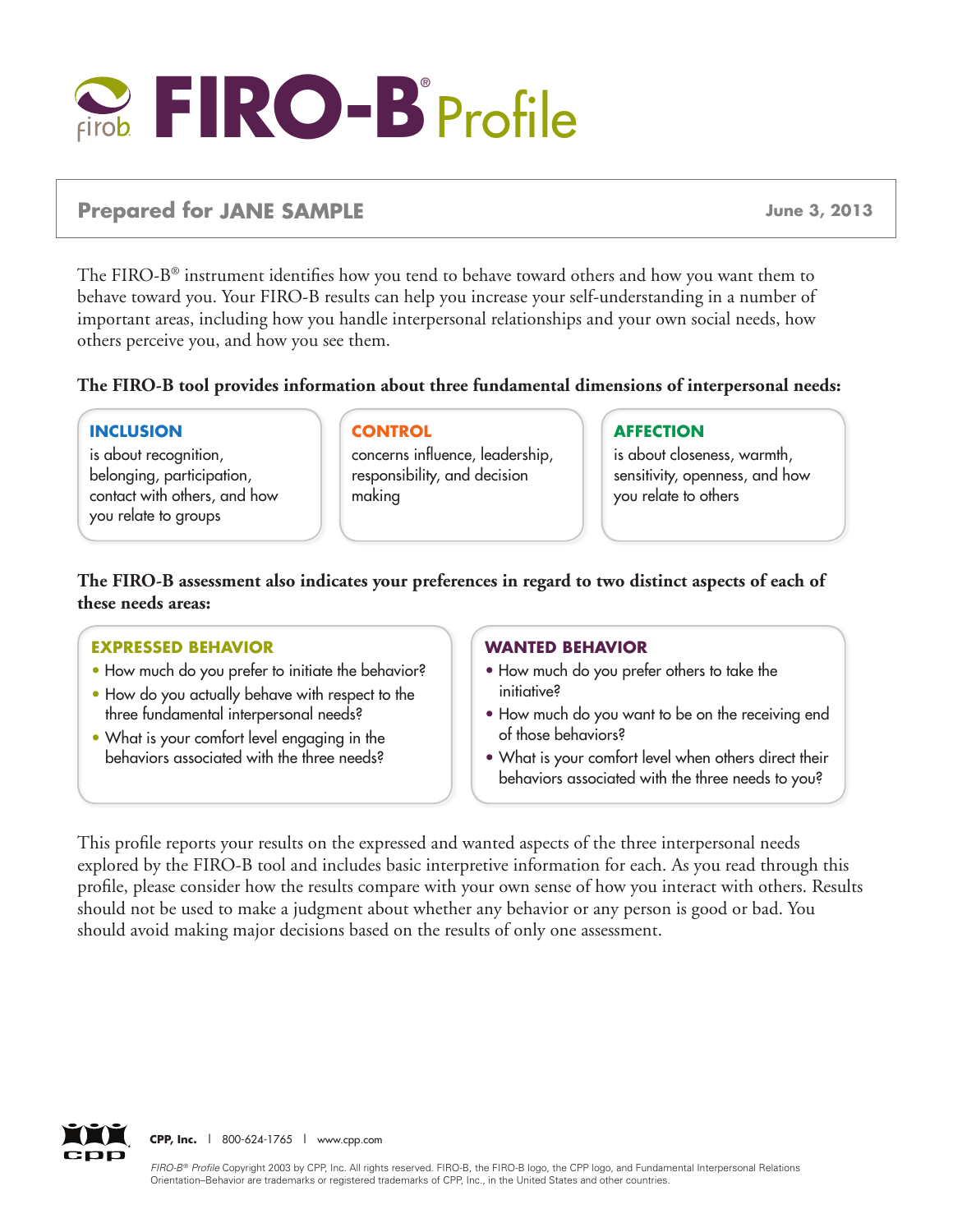# **Your FIRO-B® Results**

|           | FIRO-B <sup>®</sup> Profile                                                                                                     |                                                                                                                                                                                                                                                               | <b>JANE SAMPLE</b>                                                                                                                                                                                   |
|-----------|---------------------------------------------------------------------------------------------------------------------------------|---------------------------------------------------------------------------------------------------------------------------------------------------------------------------------------------------------------------------------------------------------------|------------------------------------------------------------------------------------------------------------------------------------------------------------------------------------------------------|
|           | Your FIRO-B <sup>®</sup> Results<br>total scores for each dimension.                                                            | Below are your scores for both expressed and wanted aspects of Inclusion, Control, and Affection, along with                                                                                                                                                  |                                                                                                                                                                                                      |
|           | <b>INCLUSION</b>                                                                                                                | <b>AFFECTION</b><br><b>CONTROL</b>                                                                                                                                                                                                                            |                                                                                                                                                                                                      |
|           | <b>Expressed Inclusion</b>                                                                                                      | <b>Expressed Control</b><br><b>Expressed Affection</b>                                                                                                                                                                                                        | <b>TOTAL EXPRESSED</b>                                                                                                                                                                               |
|           | $\overline{ }$<br>High                                                                                                          | ı<br>$\overline{ }$<br>High<br>Low                                                                                                                                                                                                                            | Medium<br>15                                                                                                                                                                                         |
| EXPRESSED | You typically include others in<br>your activities, join and belong<br>to groups, and interact with<br>people most of the time. | You typically avoid controlling<br>You typically get close to<br>people and are comfortable<br>and influencing others and<br>situations, organizing and<br>expressing feelings and<br>directing others, and assuming<br>supporting others.<br>responsibility. | You initiate activities with<br>others, but it clearly depends<br>on the people and the<br>situation.                                                                                                |
|           | Range: 0-9                                                                                                                      | Range: 0-9<br>Range: 0-9                                                                                                                                                                                                                                      | Range: 0-27                                                                                                                                                                                          |
|           | <b>Wanted Inclusion</b>                                                                                                         | <b>Wanted Control</b><br><b>Wanted Affection</b>                                                                                                                                                                                                              | <b>TOTAL WANTED</b>                                                                                                                                                                                  |
|           | High<br>$\overline{ }$                                                                                                          | 9<br>High<br>High<br>7                                                                                                                                                                                                                                        | High<br>23                                                                                                                                                                                           |
| MANTED    | Most often you want others<br>to include you in their activities<br>and groups, and you like<br>being noticed.                  | You are most comfortable in<br>Most of the time you want<br>well-defined situations and try<br>others to act warmly, share<br>their feelings, and encourage<br>to get clear expectations and<br>instructions.<br>you.                                         | You are comfortable with<br>others initiating activities.                                                                                                                                            |
|           | Range: 0-9                                                                                                                      | Range: 0-9<br>Range: 0-9                                                                                                                                                                                                                                      | Range: 0-27                                                                                                                                                                                          |
|           | <b>TOTAL INCLUSION</b>                                                                                                          | <b>TOTAL CONTROL</b><br><b>TOTAL AFFECTION</b>                                                                                                                                                                                                                | <b>OVERALL</b>                                                                                                                                                                                       |
|           | 14<br>High                                                                                                                      | Medium<br>10<br>14<br>High                                                                                                                                                                                                                                    | Medium-High<br>38                                                                                                                                                                                    |
|           | You have a strong preference<br>for being involved in social<br>situations most of the time.                                    | Typically you like a lot of<br>You prefer a moderate amount<br>warmth and closeness in<br>of structure and clarity<br>concerning authority and<br>your one-to-one relationships.<br>responsibility.                                                           | Involvement with others is<br>often satisfying for you. You<br>probably prefer to work with<br>small groups and regular<br>contacts and tend to have a<br>larger group of friends and<br>associates. |
|           | Range: 0-18                                                                                                                     | Range: 0-18<br>Range: 0-18                                                                                                                                                                                                                                    | Range: 0-54                                                                                                                                                                                          |

For further information on the FIRO-B instrument and reports, refer to *Introduction to the FIRO-B® Instrument in Organizations* by Eugene Schnell and Allen Hammer, *Introduction to the FIRO-B® Instrument* by Judith Waterman and Jenny Rogers, and *Participating in Teams* by Eugene Schnell, all available from CPP, Inc.

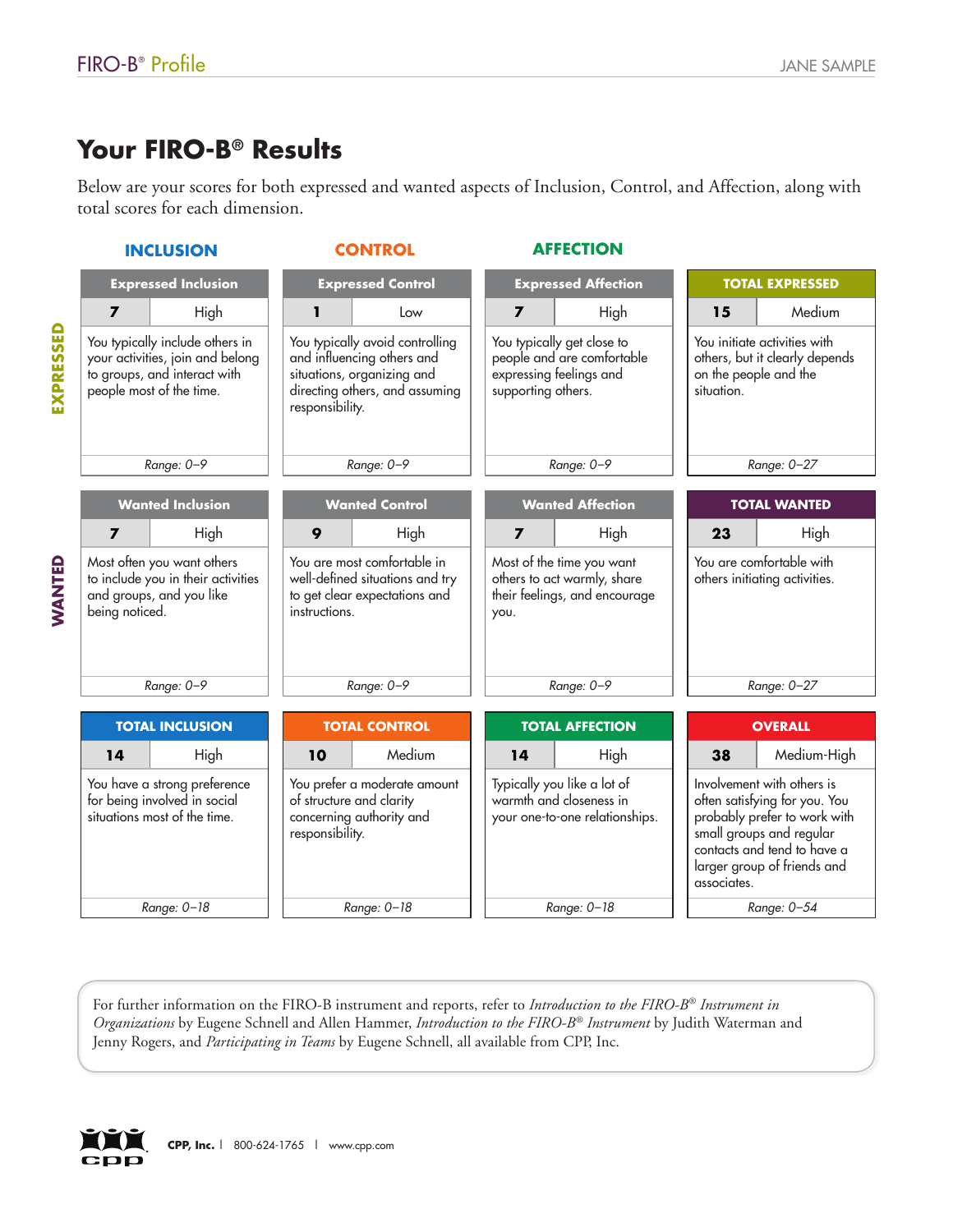# FIRO-B<sup>®</sup> Interpretive Report for Org<br> **INTRODUCTION**

The purpose of this report is to show how your results from the FIRO-B<sup>®</sup> assessment can help you understand your behavior and the behavior of others in your organization. Information from the FIRO-B tool can help you maximize the impact of your actions, identify options for increasing your job satisfaction and productivity, and explore alternative ways to achieve your goals. This report provides an explanation of your results and then considers how your results can help you:

- Plan your career development
- Increase your job satisfaction
- Improve your effectiveness on teams
- Identify the strengths and weaknesses of your leadership style

As you read through this report, keep in mind that all instruments have limitations. The FIRO-B instrument is not a comprehensive personality test; it focuses on how you are oriented to interpersonal relations. Results should not be used to make a judgment about whether any behavior or any person is good or bad. The FIRO-B assessment is a measure of interpersonal needs, not a test of abilities, career interests, or success. Finally, you should avoid making a major decision based on the results of only one instrument. **RO-B<sup>®</sup>** Interpretive<br> **INCLUSION**<br> **INCLUSION**<br> **INCLUSION**<br> **INCLUSION**<br> **INCLUSION**<br> **INCLUSION**<br> **INCLUSION**<br> **INCLUSION**<br> **INCLUSION** France Controllations<br>
The impact of year of the impact of year of stand explore alt<br>
Section and the standard standard and the standing test; it<br>
Controllations are a judging is a measure of<br>
Control [C]<br>
CONTROL [C] JANE S,<br>assessment can he<br>**.** Information fro<br>options for increa<br>ieve your goals. T<br>ts can help you:<br>mitations. The F!<br>are oriented to in<br>ny behavior or ar<br>not a test of abili<br>sed on the results<br>**AFFECTION [A]** Form the FIRO-1<br>
your organizatiantive ways to a<br>
ers how your res<br>
trishow your res<br>
in the struments have<br>
cuses on how you<br>
the struments have<br>
cuses on how your<br>
three areas.<br>
major decision<br>
three areas.<br>
sponsibility

The need for Inclusion relates to forming new relations and associating with others; it determines the extent of contact and prominence that a person seeks. Descriptors include:

- belonging recognition
- involvement distinction
- participation

The need for Control relates to decision making, influence, and persuasion between people; it determines the extent of power or dominance that a person seeks. Descriptors include: The FIRO-B tool measures your interpersonal needs in three areas.<br> **INCLUSION [1]**<br>
The need for Michains and<br>
to forming new relations and<br>
decision making, influence, and<br>
decision making, influence, and<br>
determines the

- power responsibility
- authority consistency
- influence

The need for Affection relates to emotional ties and warm connections between people; it determines the extent of closeness that a person seeks. Descriptors include:

- personal ties support
- consensus openness
- sensitivity

also provides a measure of how much each need is *expressed* or *wanted* by you.

#### **EXPRESSED [e]**

The extent to which you will initiate the behavior.

#### **WANTED** [w]

The extent to which you want or will accept that behavior from others.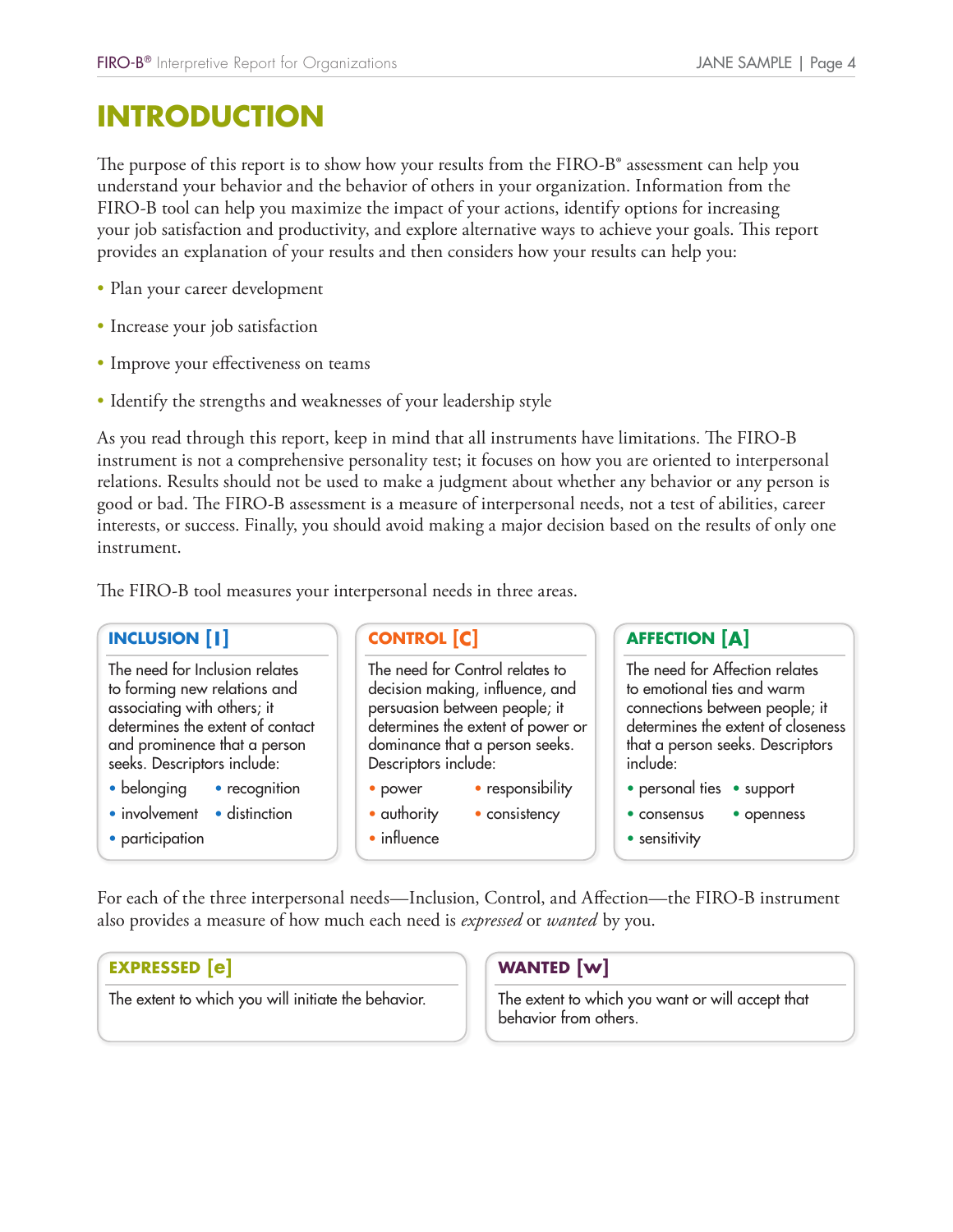

# FIRO-B® Interpretive Report for Organizations<br> **YOUR FIRO-B® RESULTS**

The following sections provide an interpretation of your FIRO-B results and show how they can be applied to help you understand your behavior in an organization. However, as you think about the meaning of your results, keep in mind that a number of extraneous factors may have affected how you responded to the FIRO-B items. Try to determine whether any of these may have influenced your results:

- Life events that lead to intense self-reflection or withdrawal from others (this will alter all of your results, but especially your need for Wanted Inclusion)
- Cultural differences affecting the expression of needs
- Misunderstanding the terms
- Consciously trying to avoid extreme responses (which usually results in a majority of results in the medium range)
- Pressure from your environment to express certain behaviors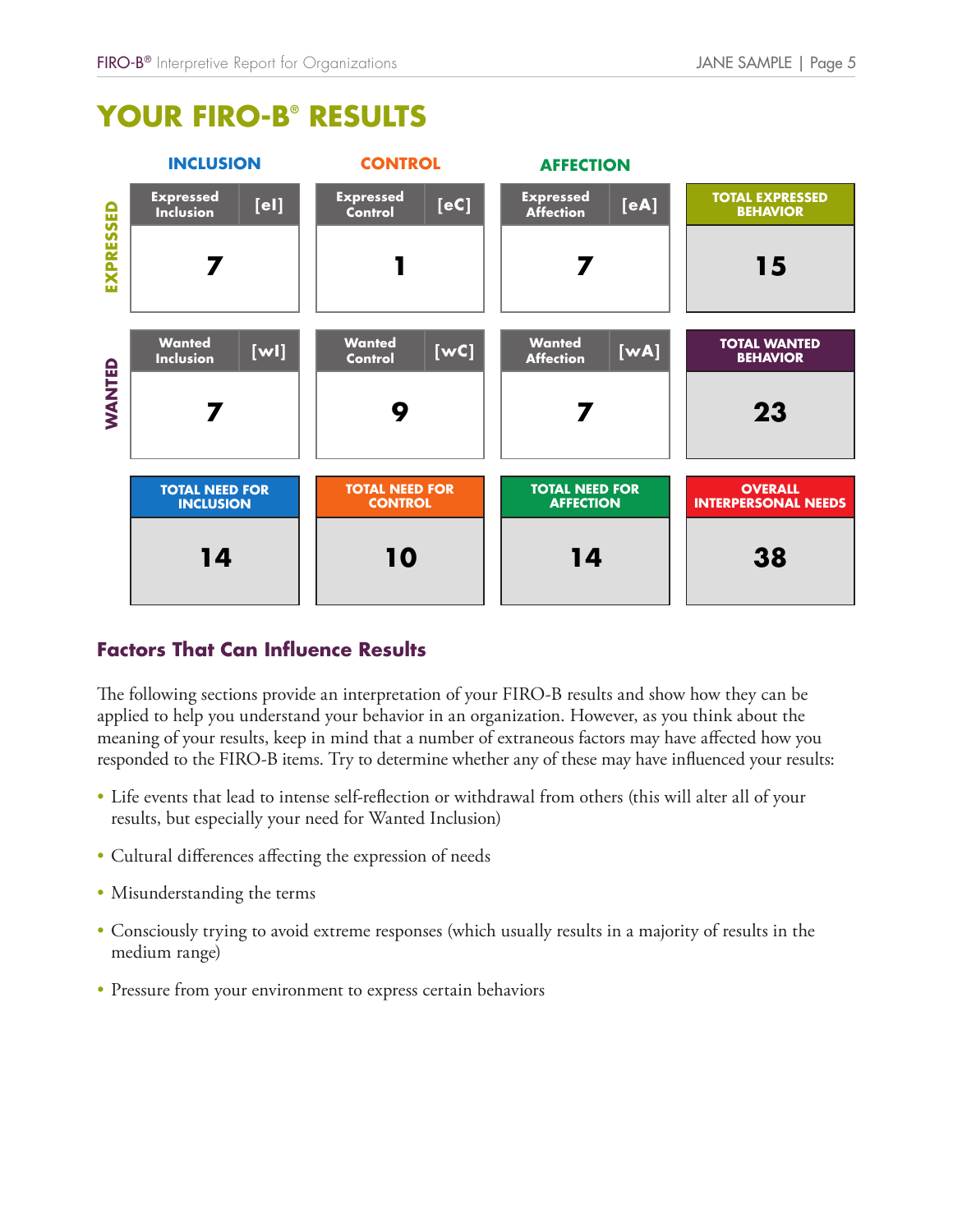# FIRO-B® Interpretive Report for Organizations<br> **INTERPRETATION OF YOUR FIRO-B® RESULTS**

#### **Your Individual Needs**

| $FIRO-B®$ Interpretive Report for Organizations                                                                                                                                                                                                                     |                                  | JANE SAMPLE   Page 6                                                                                                                                                                         |
|---------------------------------------------------------------------------------------------------------------------------------------------------------------------------------------------------------------------------------------------------------------------|----------------------------------|----------------------------------------------------------------------------------------------------------------------------------------------------------------------------------------------|
| ERPRETATION OF YOUR FIRO-B® RESULTS                                                                                                                                                                                                                                 |                                  |                                                                                                                                                                                              |
| 7<br>$\overline{ }$<br>$\mathbf{I}$<br>9<br>7<br>$\overline{ }$                                                                                                                                                                                                     |                                  |                                                                                                                                                                                              |
| Your Individual Needs                                                                                                                                                                                                                                               |                                  |                                                                                                                                                                                              |
| Each of the six individual needs can be defined by statements about characteristic behaviors, as shown<br>in the table below. Your results for the six individual needs are estimates of how much each of the<br>interpersonal dimensions is characteristic of you. |                                  |                                                                                                                                                                                              |
| <b>Characteristic Behavior</b>                                                                                                                                                                                                                                      | <b>Your Results</b>              | <b>What Your Results Indicate</b>                                                                                                                                                            |
| <b>Expressed Inclusion [el]</b><br>I make an effort to include others in my<br>activities. I try to belong, to join social<br>groups, and to be with others as much<br>as possible.                                                                                 | LOW<br><b>MED</b><br><b>HIGH</b> | Your result of 7 suggests that you will<br>usually agree with these statements and<br>probably enjoy having a steady amount<br>of interpersonal contact at work.                             |
| <b>Wanted Inclusion [wl]</b><br>I want other people to include me in<br>their activities and to invite me to belong.<br>I enjoy it when others notice me.                                                                                                           | LOW<br><b>MED</b><br><b>HIGH</b> | Your result of 7 suggests that you will<br>usually agree with these statements and<br>enjoy having others seek out your input<br>and offer you a chance for a higher profile.                |
| <b>Expressed Control [eC]</b><br>I try to exert control and influence over<br>things. I enjoy organizing things and<br>directing others.                                                                                                                            | LOW<br><b>HIGH</b><br><b>MED</b> | Your result of 1 suggests that you will<br>usually disagree with these statements<br>and avoid providing too much<br>structure and direction for others.                                     |
| <b>Wanted Control [wC]</b><br>I feel most comfortable working in<br>well-defined situations. I try to get clear<br>expectations and instructions.                                                                                                                   | LOW<br><b>MED</b><br><b>HIGH</b> | Your result of 9 suggests that you will<br>usually agree with these statements and<br>are most comfortable respecting others'<br>authority and maintaining the structure<br>provided to you. |
| <b>Expressed Affection [eA]</b><br>I make an effort to get close to people.<br>I am comfortable expressing personal<br>feelings, and I try to be supportive<br>of others.                                                                                           | LOW<br><b>HIGH</b><br><b>MED</b> | Your result of 7 suggests that you will<br>usually agree with these statements<br>and that you provide a lot of warmth,<br>encouragement, and support for others<br>at work.                 |
| <b>Wanted Affection [wA]</b><br>I want others to act warmly toward me.<br>I enjoy it when people share their feelings<br>with me and when they encourage my<br>efforts.                                                                                             | LOW<br><b>HIGH</b><br><b>MED</b> | Your result of 7 suggests that you will<br>usually agree with these statements and<br>will be happiest when others around<br>you are warm, supportive, and openly<br>encouraging.            |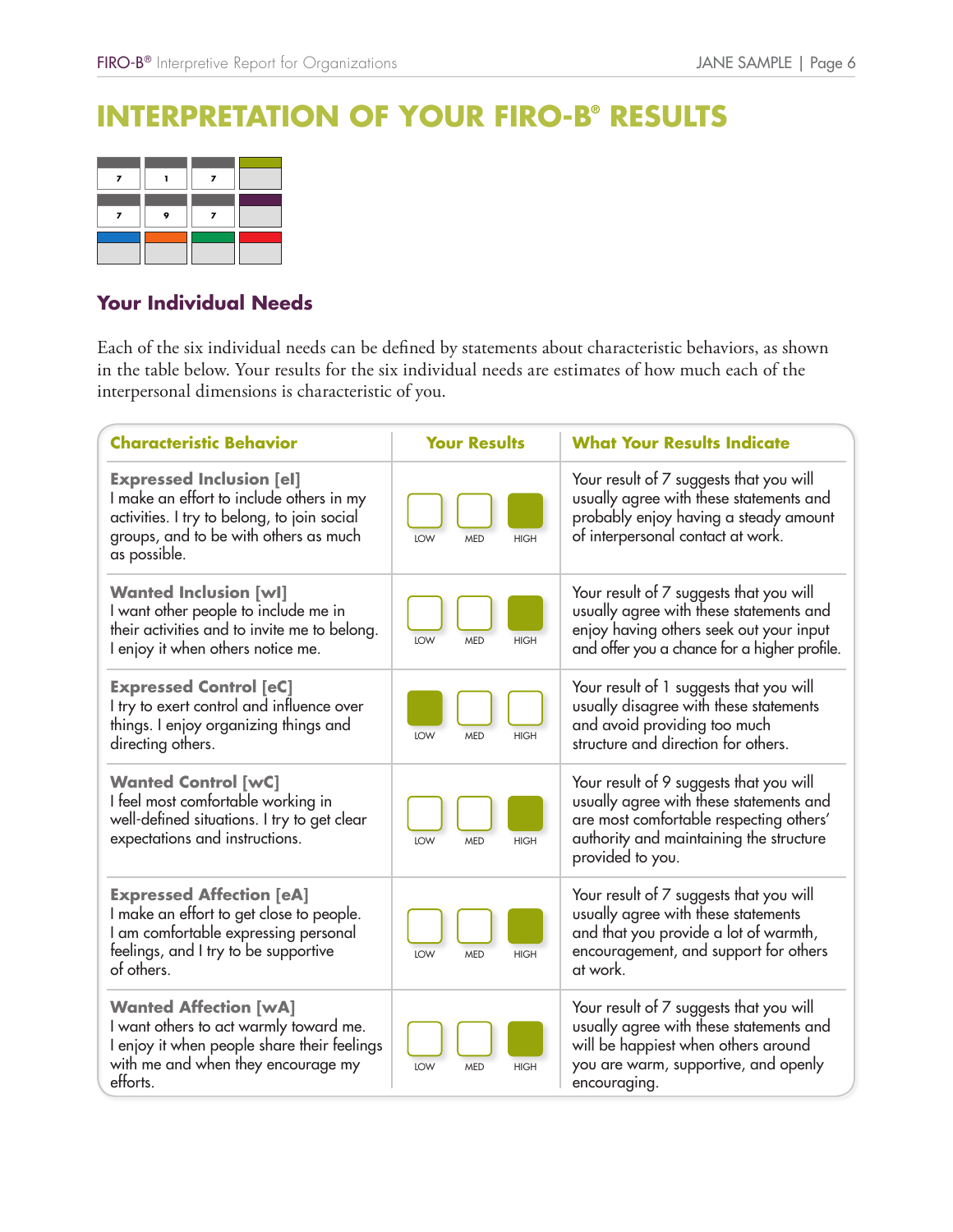|  | 38 |
|--|----|

#### **Your Overall Interpersonal Needs**

The indicator of your Overall Interpersonal Needs is the total of all six individual needs (eI + wI +  $eC + wC + eA + wA$ ). This result represents the overall strength of your interpersonal needs; it shows how much you believe that other people and human interaction can help you attain your goals and achieve personal satisfaction. Four Overall Interpersonal Needs<br>
The indicator of your Overall Interpersonal Needs is the total of all<br>
eC + wC + eA + wA). This result represents the overall strength of y<br>
how much you believe that other people and huma

#### **Your indicator of Overall Interpersonal Needs is 38, which falls in the medium-high range. This suggests that:**

- Your involvement with others is usually a source of satisfaction, but relationships may become frustrating and interfere with your job
- When interacting with others, you work best with small groups and with regular contacts
- You probably enjoy work that involves opportunities to gather input from others but you do not rely on them for decision making or implementation
- You prefer to work with others but occasionally need time alone to think and reflect
-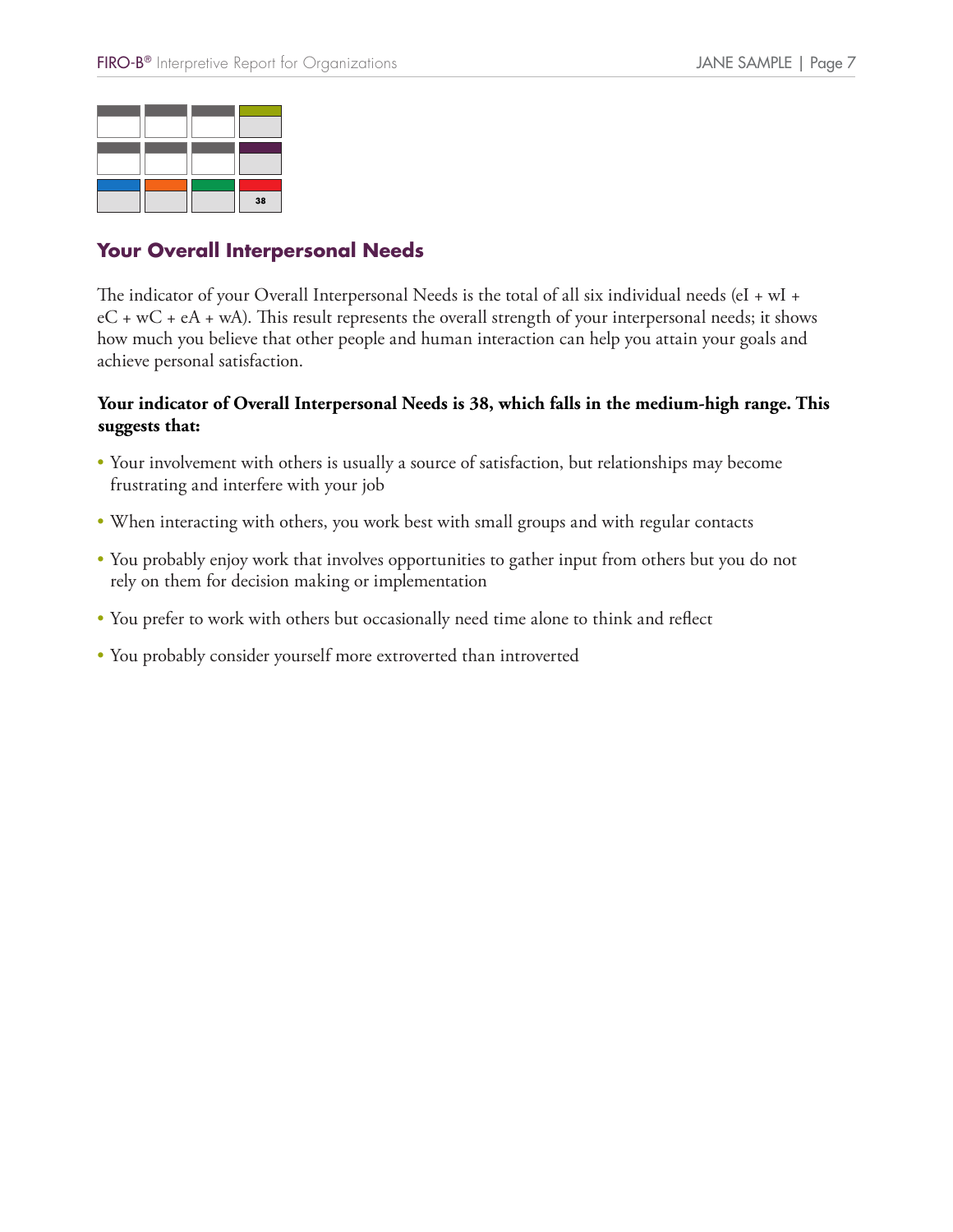

#### **Your Total Expressed and Total Wanted Behaviors**

Your result for Total Expressed Behavior (eI +  $eC + eA$ ) indicates how often you take the initiative in approaching others to fulfill the three basic interpersonal needs. In general, it shows how comfortable you are being proactive.

Your result of 15 on Total Expressed is in the medium range, which suggests that you vary in the extent to which you initiate action or work proactively with others; it seems to depend on exactly who the other person or persons are and the context in which you work.

Your result for Total Wanted Behavior (wI + wC + wA) indicates how much you rely on others to get what you need. In general, it shows how comfortable you are being reactive or responsive.

Your result of 23 on Total Wanted is in the high range, which suggests that you rely quite a bit on others and feel comfortable about accepting behaviors from others.

Your results for Total Expressed and Total Wanted Behaviors are best interpreted in relation to each other, since they explain the general pattern of how you go about satisfying interpersonal needs.

Your Total Wanted Behavior score is higher than your Total Expressed Behavior score. This suggests that you prefer to wait and see what others will do before taking action. In some situations you may feel inhibited from doing or expressing what you want. You value reliability in others because it helps you predict how they will behave and therefore how you should act. You may often find yourself wondering why others are not expressing more inclusion, control, or affection toward you. Others may be surprised to know how much you welcome their behaviors. Your Expressed behaviors may not provide much of a clue about what you want from others.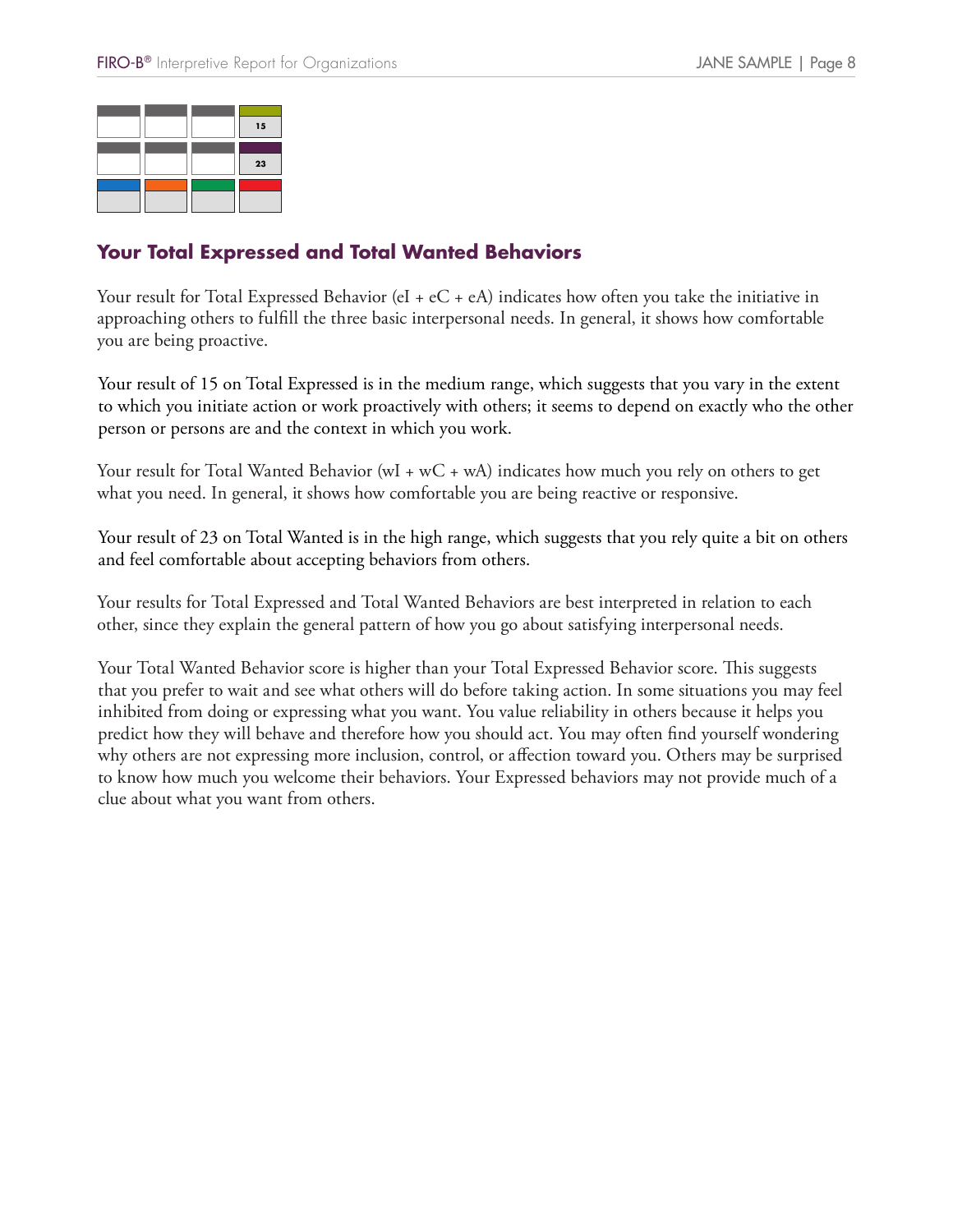| 14 | 10 | 14 |  |
|----|----|----|--|

#### **Your Total Needs**

Your Total Need results reflect the overall strength of each need, or how much you seek to satisfy each of these needs in interpersonal situations.

Those needs with the highest scores are the ones you feel most comfortable pursuing. You will probably return again and again to situations that offer opportunities for you to satisfy these needs, which are also the ones you are least willing to sacrifice. Your two greatest Total Needs are for Inclusion and Affection. This suggests that in a new situation you are likely to focus on fitting in, getting involved, finding people you can trust and establishing relationships with them, and establishing a meaningful role for yourself in the organization.

The need with the lowest score is the one you are most willing to give up; over time, you may drift away from situations that provide opportunities for you to fulfill this need. Because Control is your lowest priority, you won't be much concerned about order and structure until your needs for Inclusion and Affection are satisfied.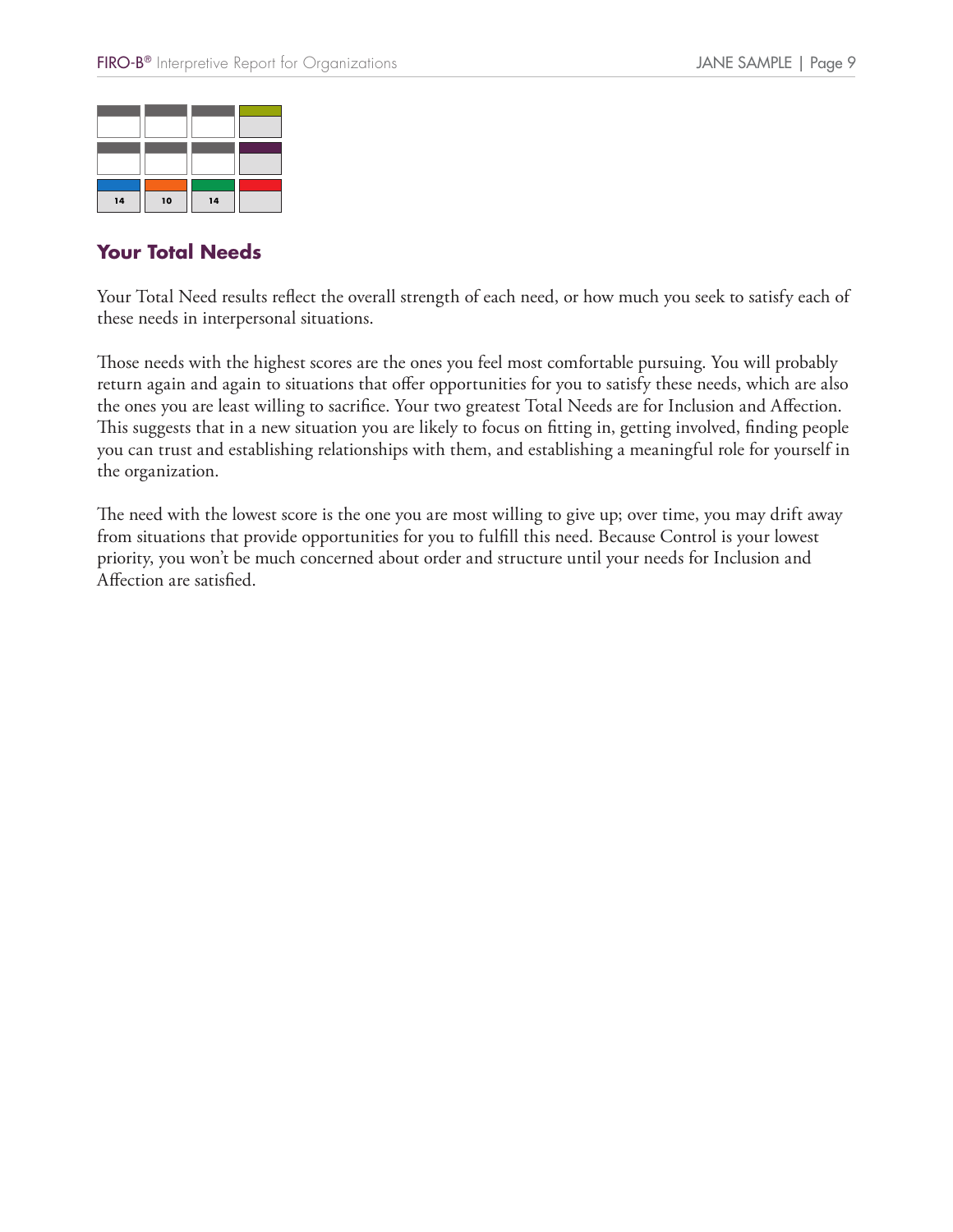## **Patterns**

#### **Your Patterns of Need Fulfillment for Inclusion**

#### **Your results on Expressed Inclusion (7) and Wanted Inclusion (7) suggest that the following pattern of behaviors may describe you.**

- You include others and like to be included.
- You enjoy the opportunity to provide input.
- You don't like to get cut off from information and updates.
- You seek recognition and endorsement from colleagues and superiors.
- You do not make much distinction between work and social gatherings.
- You organize social activities with your business associates.
- You withdraw first if you sense a possibility of being rejected by others.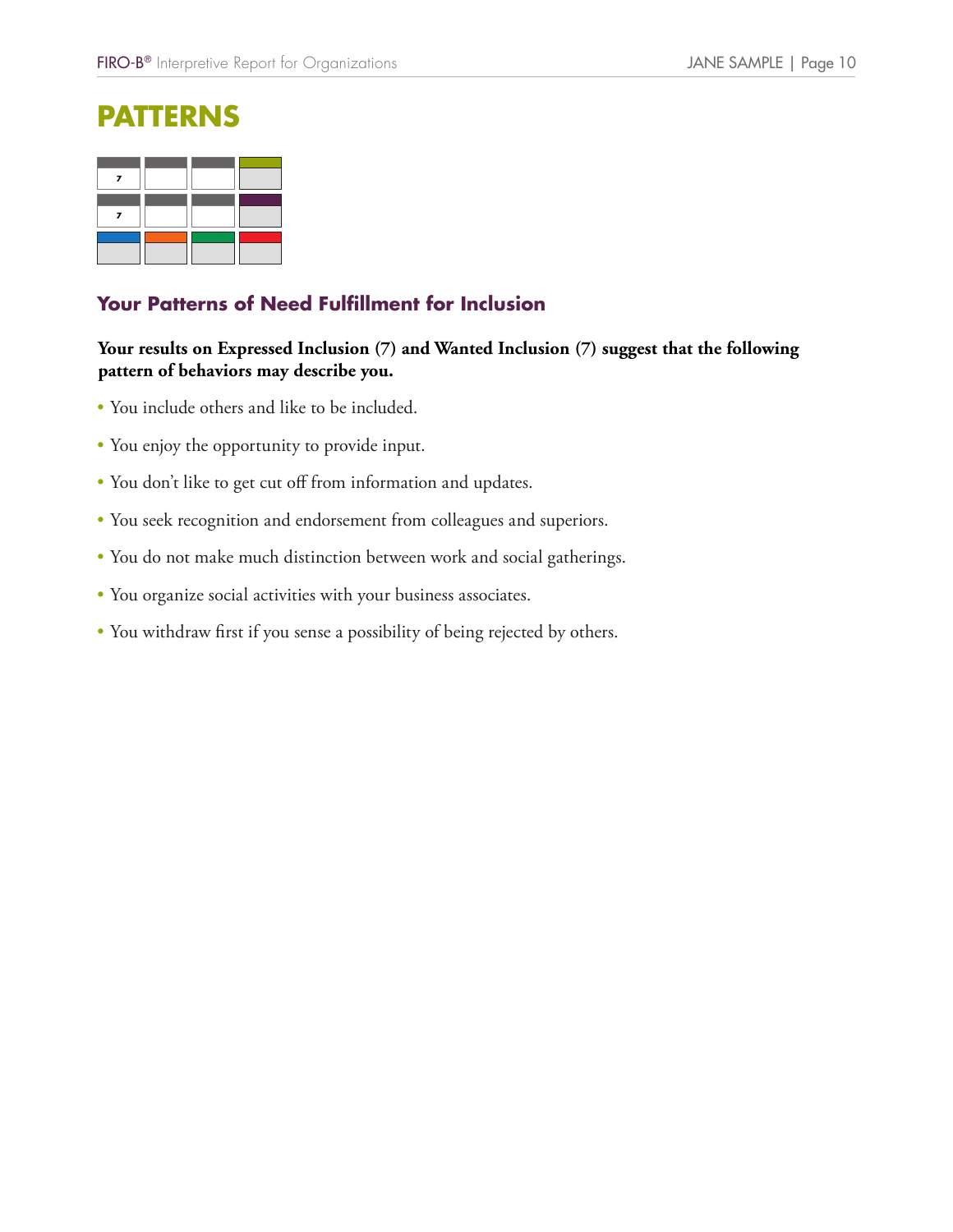

#### **Your Patterns of Need Fulfillment for Control**

#### **Your results on Expressed Control (1) and Wanted Control (9) suggest the following pattern of behaviors.**

- You may accept direction from those in authority.
- You may not be interested in gaining influence.
- You are a loyal and cooperative member of the organization.
- You like to perform your work according to standard operating procedures.
- You may be frustrated by inconsistencies.
- You may feel the need to check your decisions with others.
- You may prefer extensive orientation and training when placed in a new job.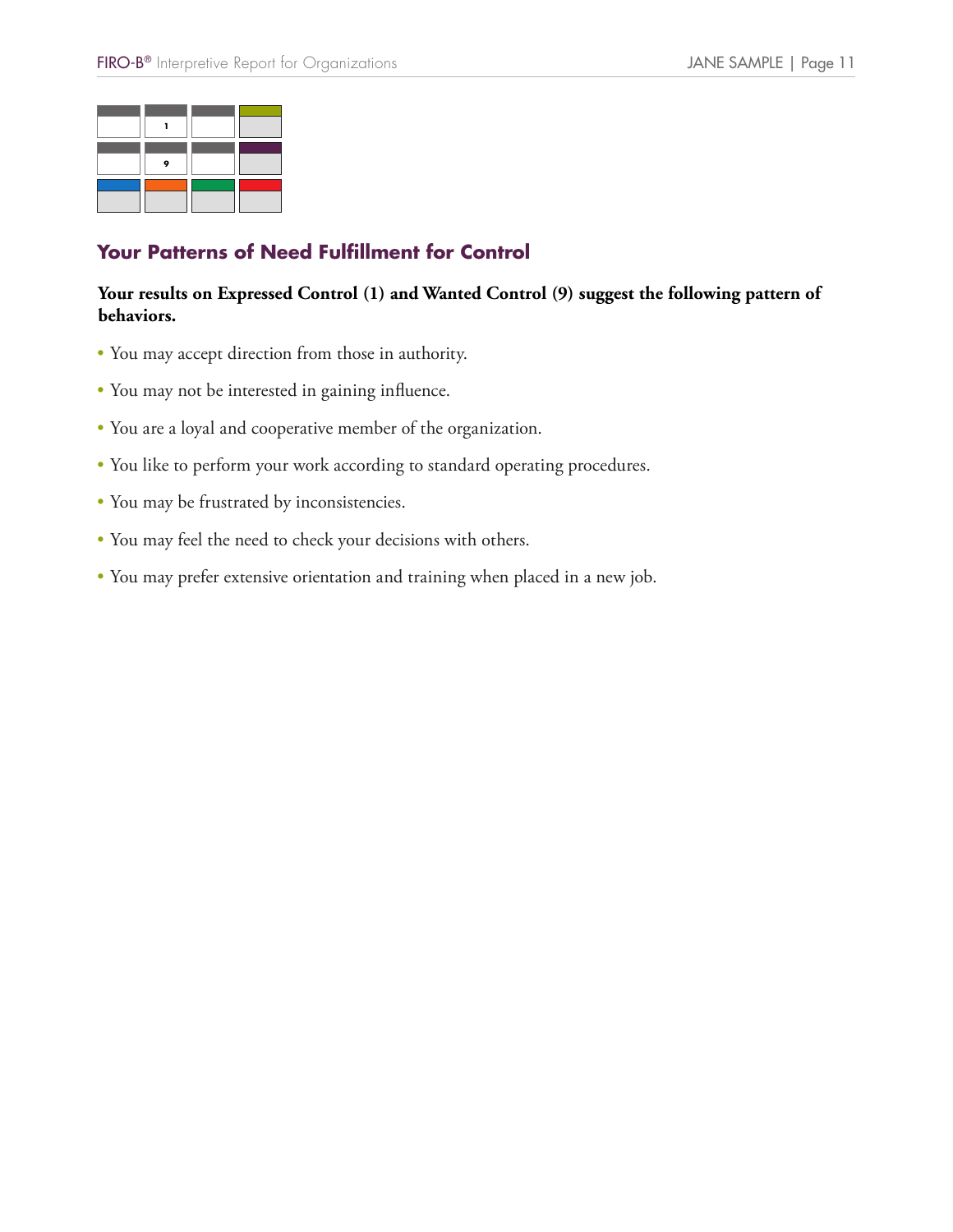#### **Your Patterns of Need Fulfillment for Affection**

#### **Your results on Expressed Affection (7) and Wanted Affection (7) suggest that you may characteristically display the following pattern of behaviors.**

- You are friendly, open, and optimistic.
- You value trustworthiness.
- You may have difficulty turning others away or controlling interruptions at work.
- You prefer to motivate others by praise and support and are best motivated in the same way.
- You may enjoy resolving conflicts and negotiating.
- You may feel sad when group projects involving regular contact with colleagues end.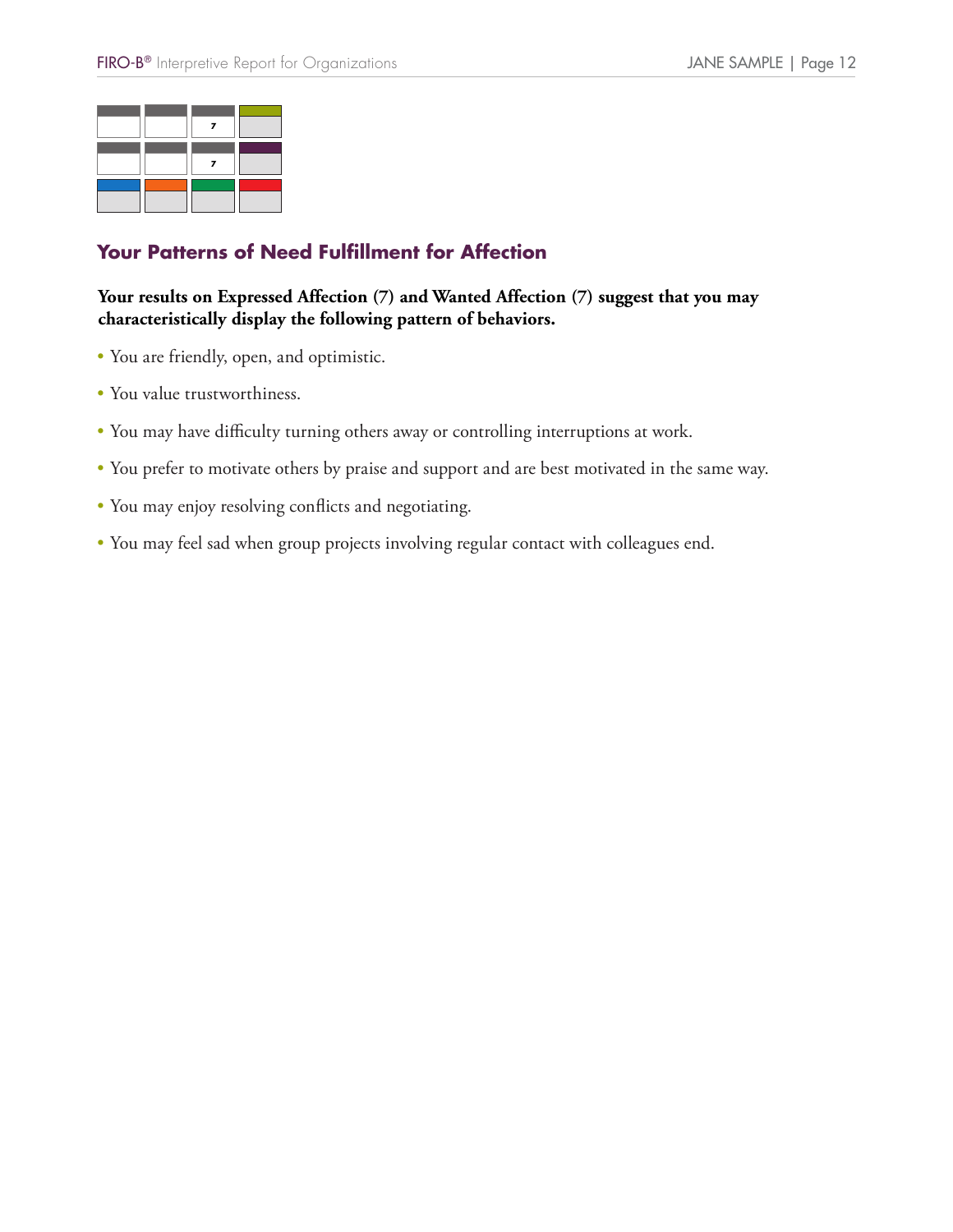# **Your Career Development**

| 14 | 10 | 14 |  |
|----|----|----|--|

Knowing your interpersonal needs can help you evaluate career opportunities, whether you are considering a new career or are seeking to improve your satisfaction with your current position. You can evaluate any opportunity by considering how well it matches your interpersonal needs.

#### **Your Total Need for Inclusion (14) falls in the high range; this suggests that you will be more satisfied with jobs in which:**

- You have a lot of opportunity to interact with others
- There are multiple pathways for achieving recognition and status
- The organization tries to involve its employees in decision making
- The organization rewards teamwork

#### **Your Total Need for Control (10) falls in the medium range; this suggests that you will be more satisfied with jobs in which:**

- New challenges and opportunities are provided with equal amounts of support and self-direction
- Your job responsibilities include some tasks that are all yours and others that are shared with colleagues
- Decisions are not final and there is room for changing course or making new agreements
- There are general guidelines for performance, but flexibility to deal with exceptions

#### **Your Total Need for Affection (14) falls in the high range; this suggests that you will be more satisfied with jobs in which:**

- The organizational climate is characterized by warmth and personal interest in employees
- Encouragement and cooperation are welcomed by and freely exchanged between employees
- The organization tries to make the workplace a home away from home
- The organization attempts to be flexible and to support the personal lives of the employees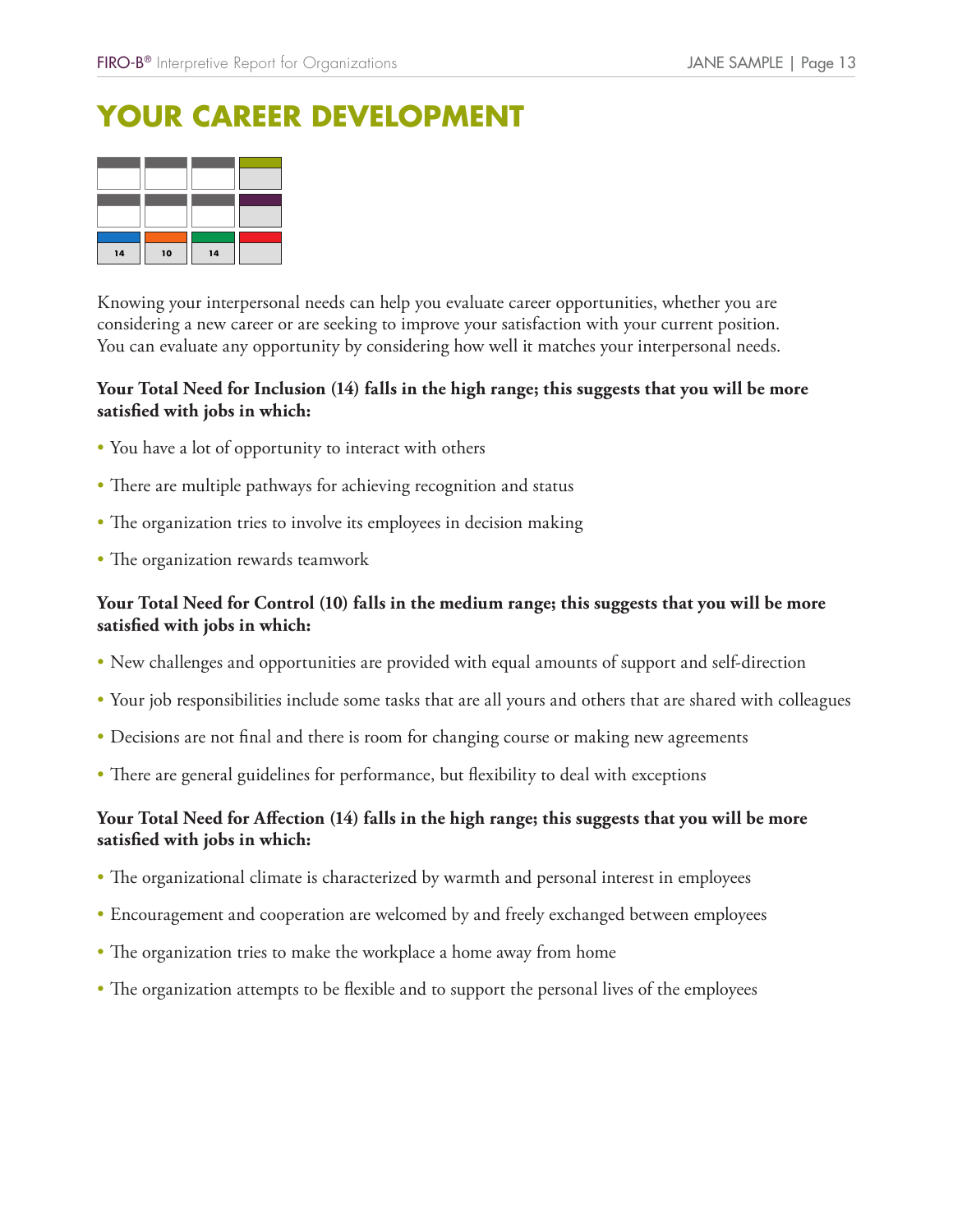How effective you are as a member of a team or an organization is partly a function of how flexible you are. Your interpersonal needs may lead you to certain patterns of behavior that are currently limiting your potential effectiveness. Although it is necessary to find ways to express your needs, you may be able to increase your effectiveness if you do not engage in those patterns exclusively. The questions below may help you become more flexible. FIRO-B<sup>®</sup> Interpretive Report for Organizations<br> **IMPROVING YOUR TEAM EFFECTIVENE**<br>
The strategy of the strategy of a team or an organization is partly a function<br>
Theoretic you are as a member of a team or an organization

#### **Your need for Expressed Inclusion (7) is high. Ask yourself:**

- Do I give others a chance to contribute at a level they are comfortable with, or do I pressure them for contributions?
- Do I really need more input from others, or do I know enough to proceed?
- Should I recognize my shy colleague's achievements privately rather than publicly?

#### **Your need for Wanted Inclusion (7) is high. Ask yourself:**

- Am I frequently expecting others to seek my input?
- Are there ways I can more directly show others that I want to be included in a project?
- Can I allow others to get as much attention as I enjoy getting?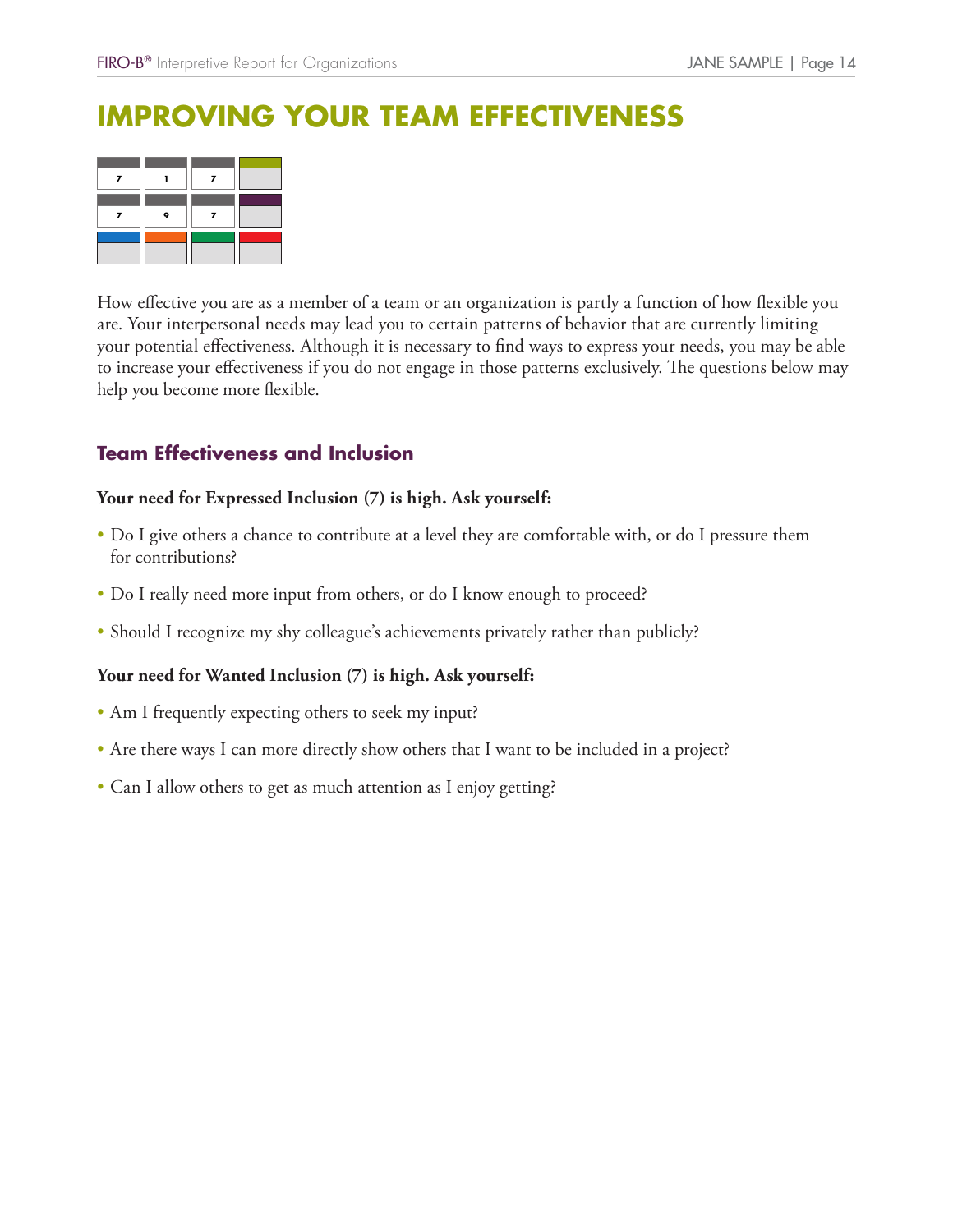# **FIRO-B®** Interpretive Report for Organizations<br>**Team Effectiveness and Control** FIRO-B<sup>®</sup> Interpretive Report for Organizations<br> **Team Effectiveness and Control**<br>
Your need for Expressed Control (1) is lov<br>
• Am I avoiding the risk of taking on this ne<br>
• Can I increase the reliability and consisten<br>

#### **Your need for Expressed Control (1) is low. Ask yourself:**

- Am I avoiding the risk of taking on this new task just because I am not familiar with it?
- Can I increase the reliability and consistency of my work?
- Can I structure activities so that team members can set priorities?

#### **Your need for Wanted Control (9) is high. Ask yourself:**

- Can I learn to be more flexible and tolerant of ambiguity?
- Do I need permission, or do I already have all the authority I need to proceed?
- Can I lessen my reliance on others?

#### **Your need for Expressed Affection (7) is high. Ask yourself:**

- Can I intrude less on others?
- Would my colleagues prefer to know less about my personal concerns?
- Do I defer to others at the price of expressing my own opinion?

#### **Your need for Wanted Affection (7) is high. Ask yourself:**

- How can I learn to reassure myself rather than relying on others for support?
- Do I expect a personal relationship with my subordinates?
- Am I too dependent on feedback about my work?